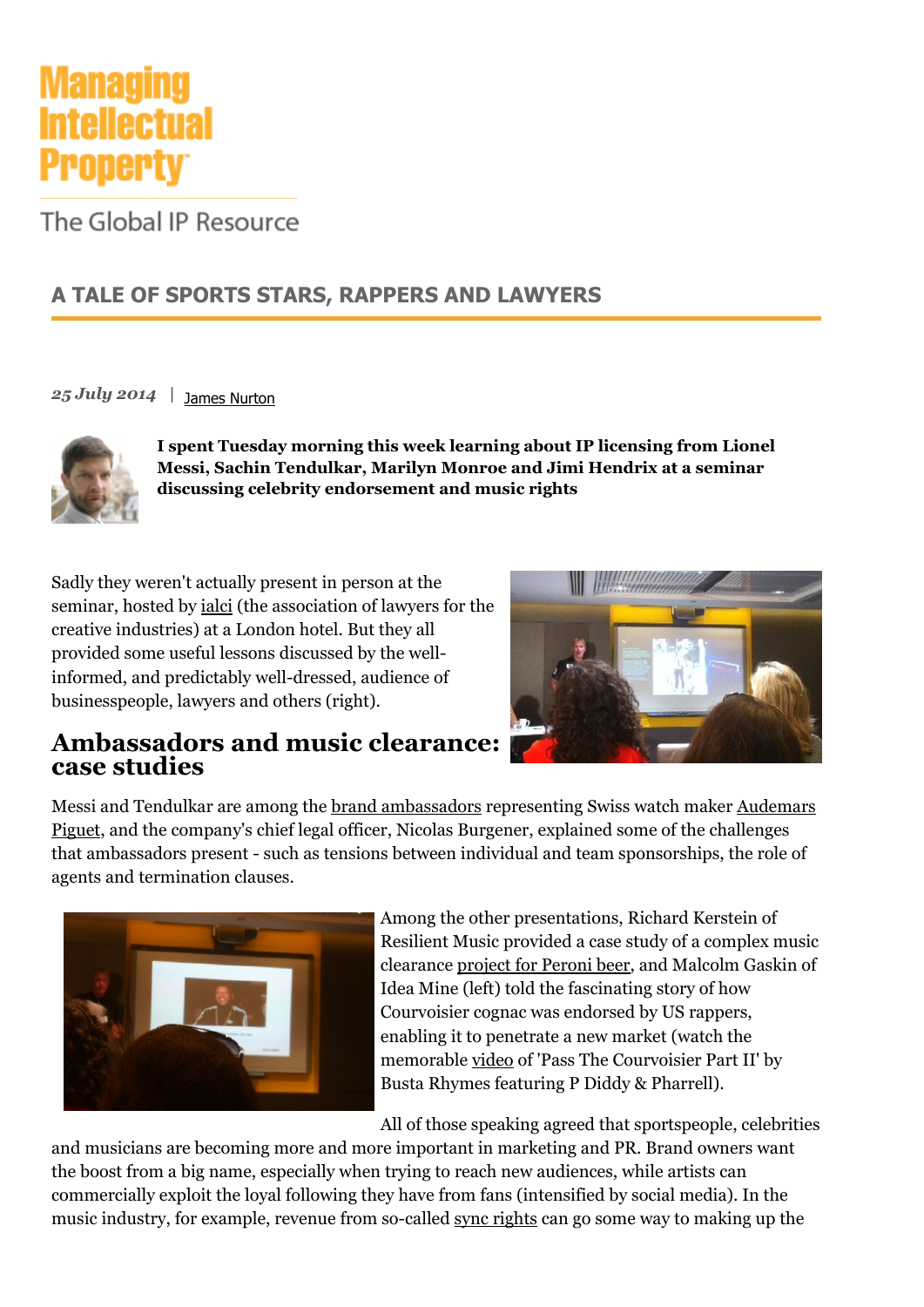shortfall from falling record sales. One person at Tuesday's seminar told me that some publishers have annual seven-figure targets for such revenues.

# **How a win-win can become a lose-lose**

The marriage of big brands and celebrities can seem like a win-win but too often it turns out to be lose-lose. As one person pointed out on Tuesday, sometimes this is down to naïve expectations: A brand owner that wants to exploit the edgy appeal of a rock star to reach young consumers cannot realistically expect that the star will be a teetotal, drug-free virgin.

One potential obstacle is negotiations over rights and money - where copyright is concerned there may be many owners of performance and publishing rights, all of which have to be cleared. (Apparently the most problematic discussions are often where the rights owner has died, and you have to deal with his or her estate.)

Another is the ethical issues. For the celebrity, these include: do I want to be associated with this brand? How much exposure am I going to get? What are the risks? What limits should I place on my use? It was a lesson learned the hard way by [Scarlett Johansson.](http://www.bbc.co.uk/news/world-us-canada-25958176) For brand owners, as lawyer and ialci president [Annabelle Gauberti](http://crefovi.com/annabelle-gauberti/) (right) explained, there are also significant risks, namely that the celebrity may bring the wrong kind of publicity: recent examples include Luis Suarez, Kate Moss and Tiger Woods.



Often legal advisers are seen as obstructing these kinds of deals, focused on the fine print and forever telling clients: "No, you can't do that." That's probably unavoidable to some extent, but it's a pity. Smart, commercial, creative lawyers should on the contrary be able to enable agreements that benefit both sides while keeping commercial risks to a minimum. That's the challenge for those who work in this area.

### **COMMENTS**

**Type the text**